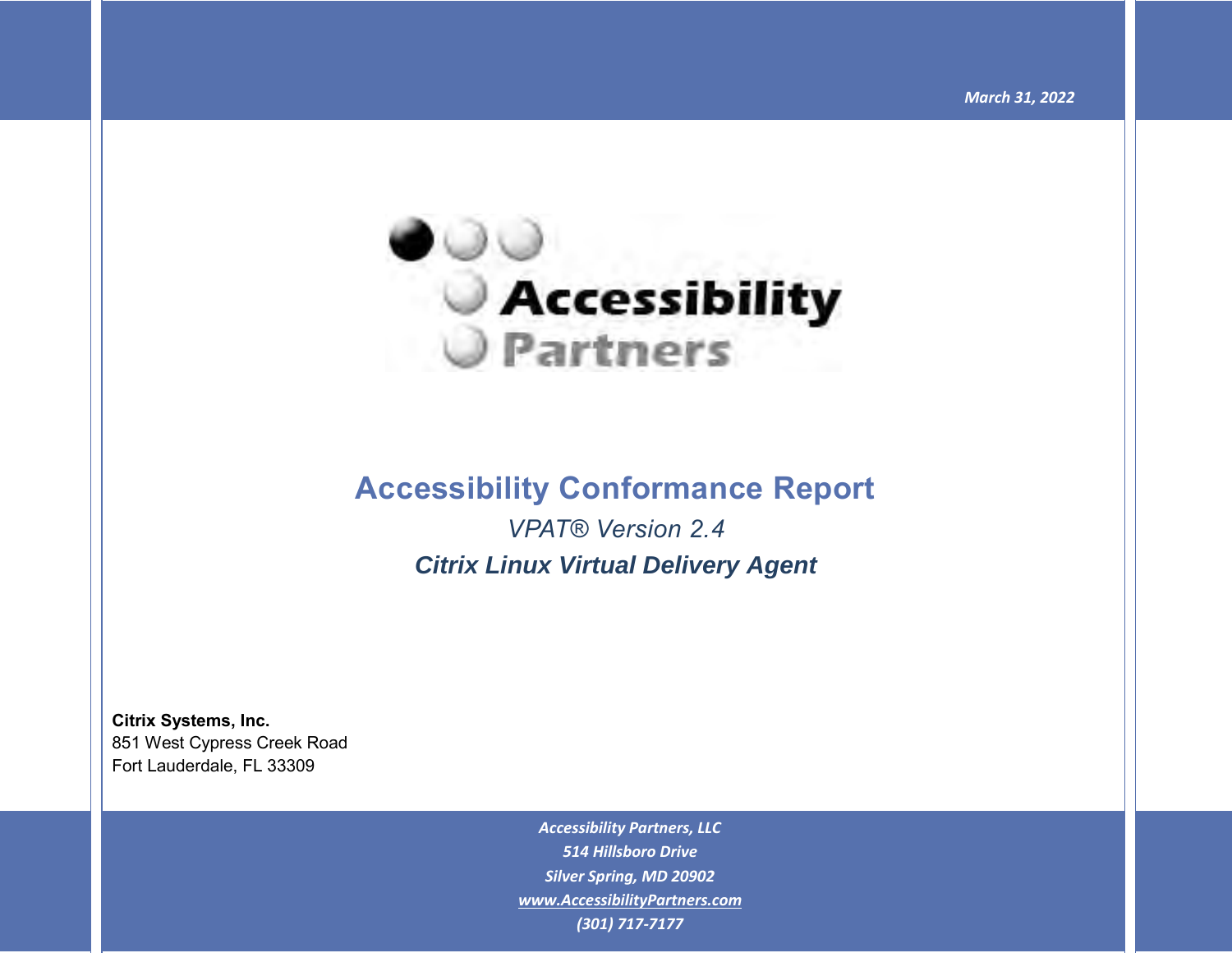### **Name of Product/Version**

**Name of Product:** Citrix Linux Virtual Delivery Agent **Version:** 22.03

### **Product Description**

The Linux Virtual Delivery Agent is a Linux software that allows users to access Linux Environments through Citrix Virtual Apps and Desktops.

### **Notes**

This Voluntary Product Accessibility Template (VPAT) provides guidance on the accessibility characteristics of **Citrix Linux Virtual Delivery Agent**  as of **March 31, 2022** and is only valid for the version and date it was tested.

### **Evaluation Methods Used**

Assistive technology products used as part of testing included Orca screen reader, Gnome accessibility features, and keyboard-only control. Testing was performed on the Ubuntu operating system.

### **Applicable Standards/Guidelines**

This report covers the degree of conformance for the following accessibility standard/guidelines:

| <b>Standard/Guideline</b>                                                          | <b>Included In Report</b>      |
|------------------------------------------------------------------------------------|--------------------------------|
| Web Content Accessibility Guidelines 2.0                                           | Level A (Yes)                  |
|                                                                                    | Level AA (Yes)                 |
|                                                                                    | Level AAA (No)                 |
| Web Content Accessibility Guidelines 2.1                                           | Level A (Yes)                  |
|                                                                                    | Level AA (Yes)                 |
|                                                                                    | Level AAA (No)                 |
| Revised Section 508 standards published January 18, 2017 and corrected January 22, |                                |
| 2018                                                                               | Yes                            |
| <b>Accessibility Partners, LLC</b>                                                 | March 31, 2022<br>Page 2 of 15 |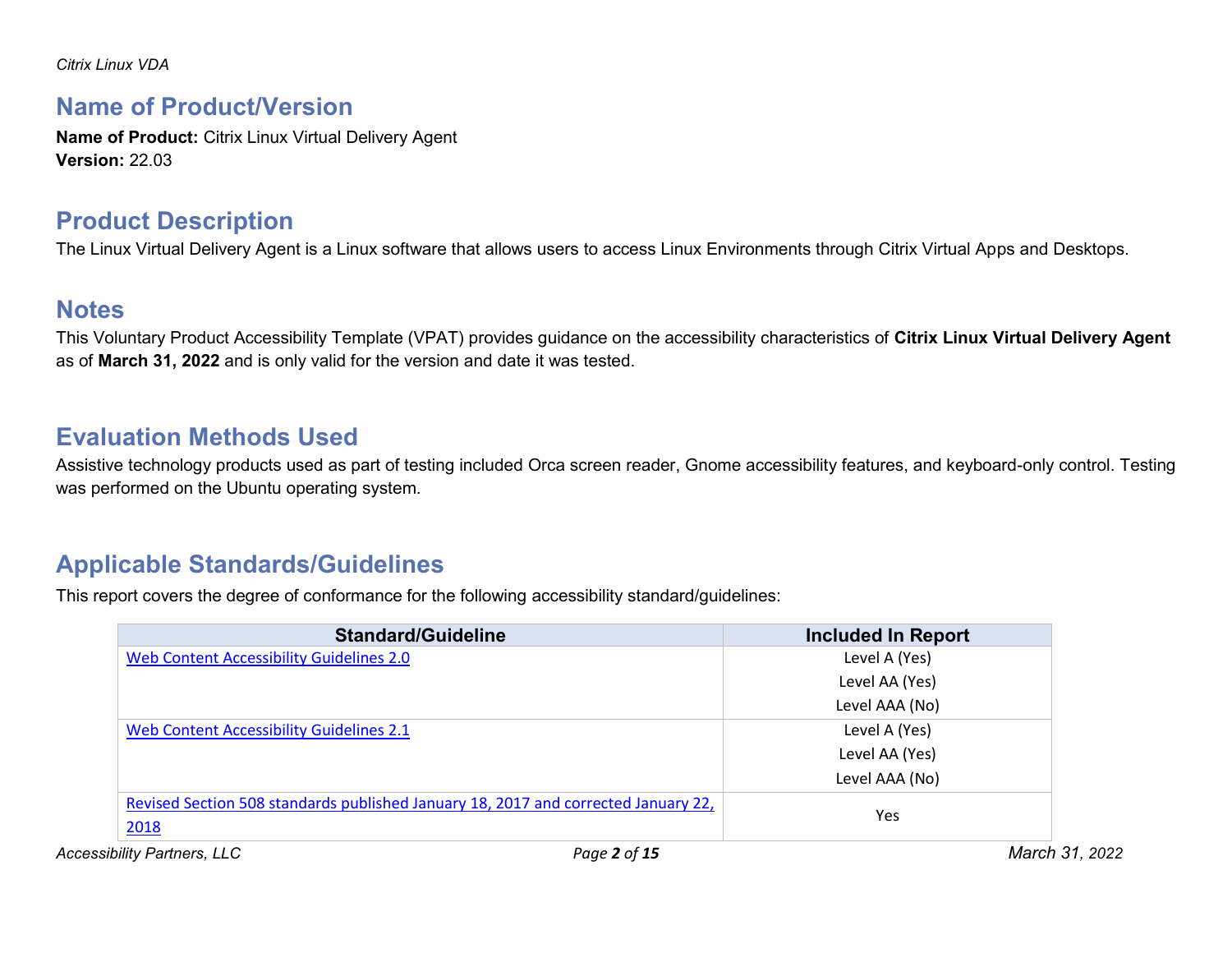| <b>EN 301 549 Accessibility requirements suitable for public procurement of ICT</b> |    |
|-------------------------------------------------------------------------------------|----|
| products and services in Europe, - V3.1.1 (2019-11)                                 | No |

### **Terms**

The terms used in the Conformance Level information are defined as follows:

- **Supports**: The functionality of the product has at least one method that meets the criterion without known defects or meets with equivalent facilitation.
- **Partially Supports**: Some functionality of the product does not meet the criterion.
- **Does Not Support**: The majority of product functionality does not meet the criterion.
- **Not Applicable**: The criterion is not relevant to the product.
- **Not Evaluated**: The product has not been evaluated against the criterion. This can be used only in WCAG 2.0 Level AAA.

## **WCAG 2.x Report**

Tables 1 and 2 also document conformance with:

- Chapter 5 501.1 Scope, 504.2 Content Creation or Editing
- Chapter 6 602.3 Electronic Support Documentation.

Note: When reporting on conformance with the WCAG 2.x Success Criteria, they are scoped for full pages, complete processes, and accessibility-supported ways of using technology as documented in the [WCAG 2.0 Conformance Requirements.](https://www.w3.org/TR/WCAG20/#conformance-reqs)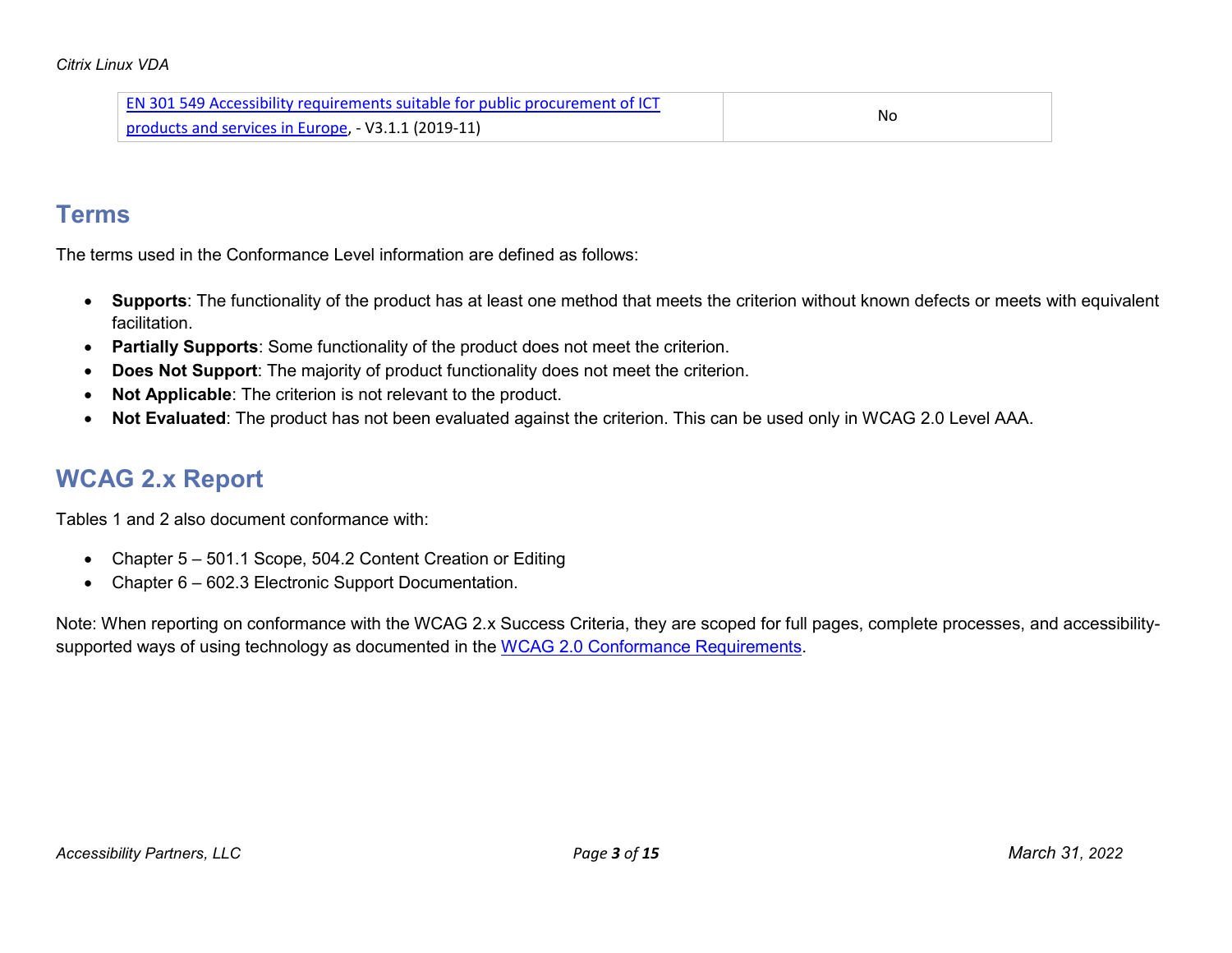## **Table 1: Success Criteria, Level A**

| <b>Criteria</b>                                                      | <b>Conformance Level</b> | <b>Remarks and Explanations</b>                                                 |
|----------------------------------------------------------------------|--------------------------|---------------------------------------------------------------------------------|
| 1.1.1 Non-text Content (Level A)                                     |                          |                                                                                 |
| Also applies to:                                                     |                          |                                                                                 |
| <b>Revised Section 508</b>                                           | Not Applicable           | The application does not use images.                                            |
| 501 (Web)(Software)<br>$\bullet$                                     |                          |                                                                                 |
| 602.3 (Support Docs)<br>$\bullet$                                    |                          |                                                                                 |
| 1.2.1 Audio-only and Video-only (Prerecorded) (Level A)              |                          |                                                                                 |
| Also applies to:                                                     |                          | There are no audio-only or video-only recordings in the                         |
| <b>Revised Section 508</b>                                           | Not Applicable           | application.                                                                    |
| 501 (Web)(Software)<br>$\bullet$                                     |                          |                                                                                 |
| 602.3 (Support Docs)<br>$\bullet$                                    |                          |                                                                                 |
| 1.2.2 Captions (Prerecorded) (Level A)                               |                          |                                                                                 |
| Also applies to:                                                     |                          | There are no audio-only or video-only recordings in the                         |
| <b>Revised Section 508</b>                                           | Not Applicable           | application.                                                                    |
| 501 (Web)(Software)<br>$\bullet$                                     |                          |                                                                                 |
| 602.3 (Support Docs)<br>$\bullet$                                    |                          |                                                                                 |
| 1.2.3 Audio Description or Media Alternative (Prerecorded) (Level A) |                          |                                                                                 |
| Also applies to:                                                     |                          | There are no audio-only or video-only recordings in the                         |
| <b>Revised Section 508</b>                                           | Not Applicable           | application.                                                                    |
| 501 (Web)(Software)<br>$\bullet$                                     |                          |                                                                                 |
| 602.3 (Support Docs)<br>$\bullet$                                    |                          |                                                                                 |
| 1.3.1 Info and Relationships (Level A)                               |                          |                                                                                 |
| Also applies to:                                                     |                          |                                                                                 |
| <b>Revised Section 508</b>                                           | Supports                 | User interface controls have programmatically<br>determined, descriptive names. |
| 501 (Web)(Software)<br>$\bullet$                                     |                          |                                                                                 |
| 602.3 (Support Docs)<br>$\bullet$                                    |                          |                                                                                 |
| 1.3.2 Meaningful Sequence (Level A)                                  |                          |                                                                                 |
| Also applies to:                                                     |                          |                                                                                 |
| <b>Revised Section 508</b>                                           | Supports                 | Correct reading sequences can be programmatically<br>determined.                |
| 501 (Web)(Software)<br>$\bullet$                                     |                          |                                                                                 |
| 602.3 (Support Docs)<br>$\bullet$                                    |                          |                                                                                 |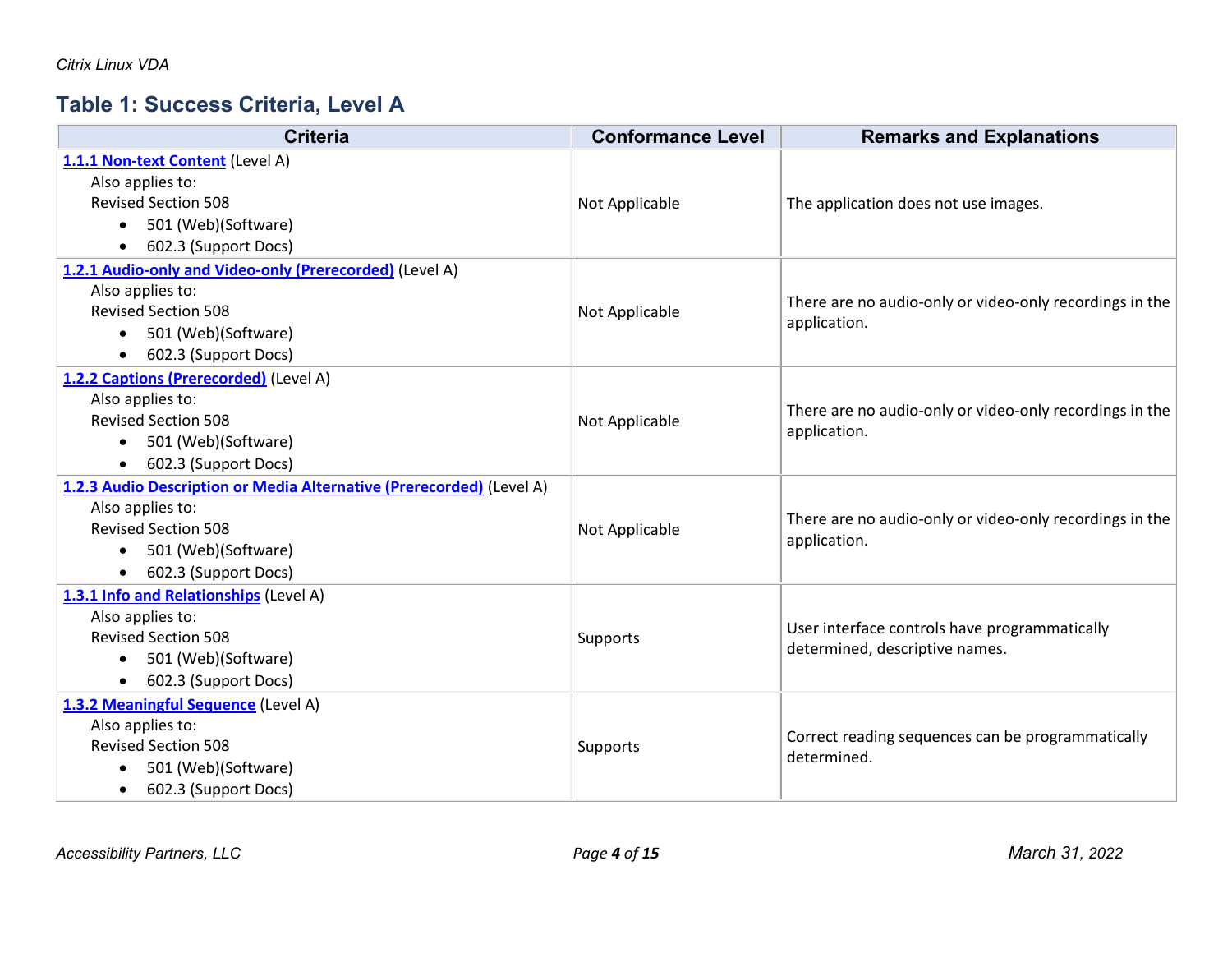| <b>Criteria</b>                                  | <b>Conformance Level</b> | <b>Remarks and Explanations</b>                        |
|--------------------------------------------------|--------------------------|--------------------------------------------------------|
| 1.3.3 Sensory Characteristics (Level A)          |                          |                                                        |
| Also applies to:                                 |                          | Instructions and content do not rely solely on sensory |
| <b>Revised Section 508</b>                       | <b>Supports</b>          | characteristics of components.                         |
| 501 (Web)(Software)<br>$\bullet$                 |                          |                                                        |
| 602.3 (Support Docs)<br>$\bullet$                |                          |                                                        |
| 1.4.1 Use of Color (Level A)                     |                          |                                                        |
| Also applies to:                                 |                          | Color is not used as the sole means of conveying       |
| <b>Revised Section 508</b>                       | Supports                 | information.                                           |
| 501 (Web)(Software)<br>$\bullet$                 |                          |                                                        |
| 602.3 (Support Docs)<br>$\bullet$                |                          |                                                        |
| 1.4.2 Audio Control (Level A)                    |                          |                                                        |
| Also applies to:                                 |                          | No videos or audio recordings launch automatically     |
| <b>Revised Section 508</b>                       | Not Applicable           | when a window opens.                                   |
| 501 (Web)(Software)<br>$\bullet$                 |                          |                                                        |
| 602.3 (Support Docs)<br>$\bullet$                |                          |                                                        |
| 2.1.1 Keyboard (Level A)                         |                          |                                                        |
| Also applies to:                                 |                          |                                                        |
| <b>Revised Section 508</b>                       | <b>Supports</b>          | The application is keyboard operable.                  |
| 501 (Web)(Software)<br>$\bullet$                 |                          |                                                        |
| 602.3 (Support Docs)<br>$\bullet$                |                          |                                                        |
| 2.1.2 No Keyboard Trap (Level A)                 |                          |                                                        |
| Also applies to:                                 |                          |                                                        |
| <b>Revised Section 508</b>                       | Supports                 | No keyboard traps were observed.                       |
| 501 (Web)(Software)<br>$\bullet$                 |                          |                                                        |
| 602.3 (Support Docs)<br>$\bullet$                |                          |                                                        |
| 2.1.4 Character Key Shortcuts (Level A 2.1 only) |                          | Keyboard shortcuts using only letter (including upper- |
| Also applies to:                                 | Not Applicable           | and lower-case letters), punctuation, number, or       |
| Revised Section 508 - Does not apply             |                          | symbol characters are not used.                        |
| 2.2.1 Timing Adjustable (Level A)                |                          |                                                        |
| Also applies to:                                 |                          |                                                        |
| <b>Revised Section 508</b>                       | <b>Supports</b>          | The application does not require a timed response.     |
| 501 (Web)(Software)<br>$\bullet$                 |                          |                                                        |
| 602.3 (Support Docs)<br>$\bullet$                |                          |                                                        |

*Accessibility Partners, LLC Page 5 of 15 March 31, 2022*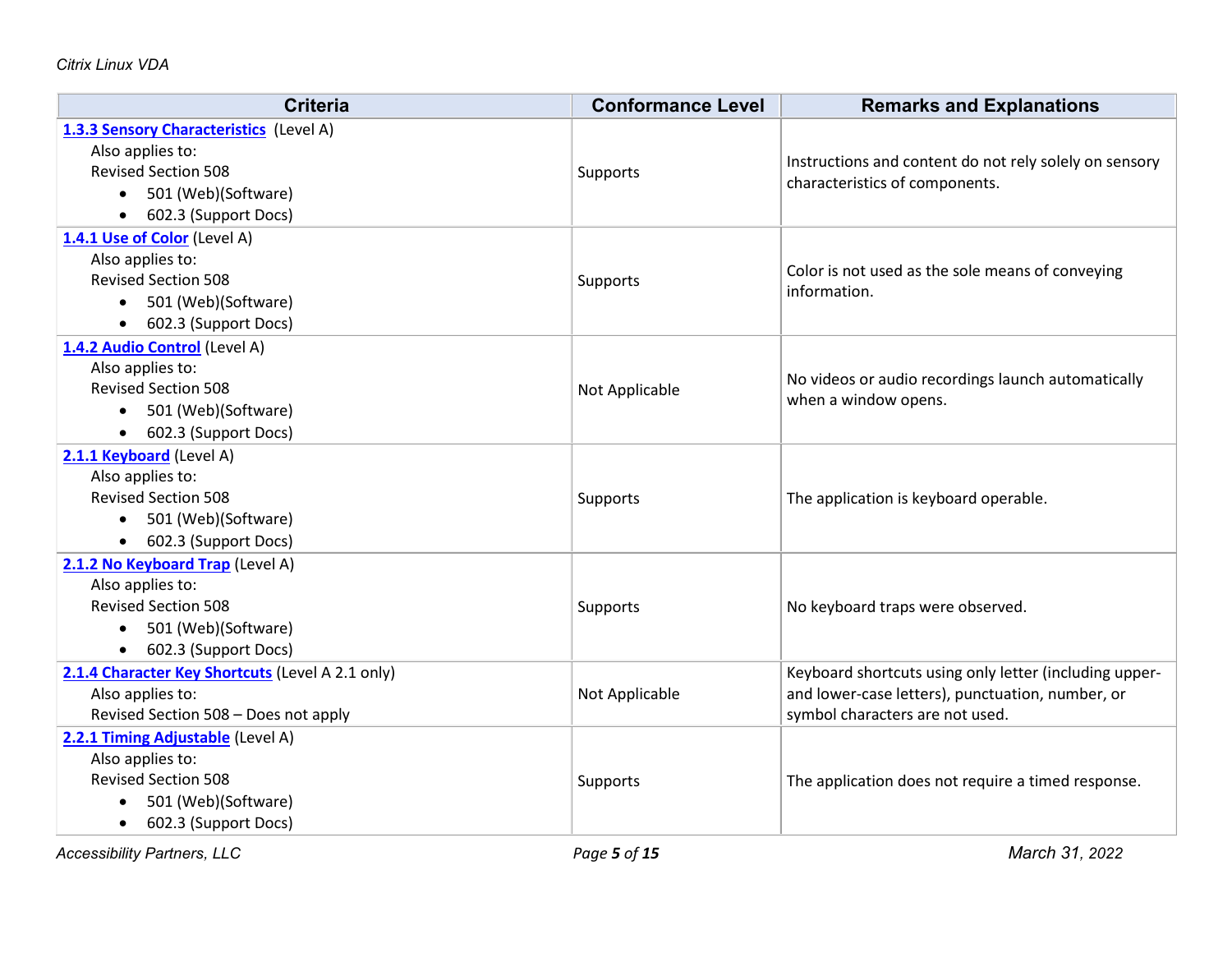| <b>Criteria</b>                                                       | <b>Conformance Level</b> | <b>Remarks and Explanations</b>                          |
|-----------------------------------------------------------------------|--------------------------|----------------------------------------------------------|
| 2.2.2 Pause, Stop, Hide (Level A)                                     |                          |                                                          |
| Also applies to:                                                      |                          | The application does not contain automatically scrolling |
| <b>Revised Section 508</b>                                            | Supports                 | or updating content.                                     |
| 501 (Web)(Software)                                                   |                          |                                                          |
| 602.3 (Support Docs)<br>$\bullet$                                     |                          |                                                          |
| 2.3.1 Three Flashes or Below Threshold (Level A)                      |                          |                                                          |
| Also applies to:                                                      |                          | Flashing and blinking do not occur in the prohibited     |
| <b>Revised Section 508</b>                                            | Supports                 | range.                                                   |
| 501 (Web)(Software)                                                   |                          |                                                          |
| 602.3 (Support Docs)                                                  |                          |                                                          |
| 2.4.1 Bypass Blocks (Level A)                                         |                          |                                                          |
| Also applies to:                                                      |                          |                                                          |
| <b>Revised Section 508</b>                                            | Not Applicable           | The application is non-web software.                     |
| 501 (Web)(Software) – Does not apply to non-web software<br>$\bullet$ |                          |                                                          |
| 602.3 (Support Docs) - Does not apply to non-web docs                 |                          |                                                          |
| 2.4.2 Page Titled (Level A)                                           |                          |                                                          |
| Also applies to:                                                      |                          |                                                          |
| <b>Revised Section 508</b>                                            | Supports                 | Windows contain descriptive titles.                      |
| 501 (Web)(Software)<br>$\bullet$                                      |                          |                                                          |
| • 602.3 (Support Docs)                                                |                          |                                                          |
| 2.4.3 Focus Order (Level A)                                           |                          |                                                          |
| Also applies to:                                                      |                          | The application can be navigated in an order that        |
| <b>Revised Section 508</b>                                            | Supports                 | preserves meaning and operability.                       |
| 501 (Web)(Software)<br>$\bullet$                                      |                          |                                                          |
| 602.3 (Support Docs)                                                  |                          |                                                          |
| 2.4.4 Link Purpose (In Context) (Level A)                             |                          |                                                          |
| Also applies to:                                                      |                          | The purpose of links can be determined from the label    |
| <b>Revised Section 508</b>                                            | Supports                 | together with context.                                   |
| 501 (Web)(Software)                                                   |                          |                                                          |
| • 602.3 (Support Docs)                                                |                          |                                                          |
| 2.5.1 Pointer Gestures (Level A 2.1 only)                             |                          |                                                          |
| Also applies to:                                                      | Not Applicable           | Multipoint or path-based gestures are not used.          |
| Revised Section 508 - Does not apply                                  |                          |                                                          |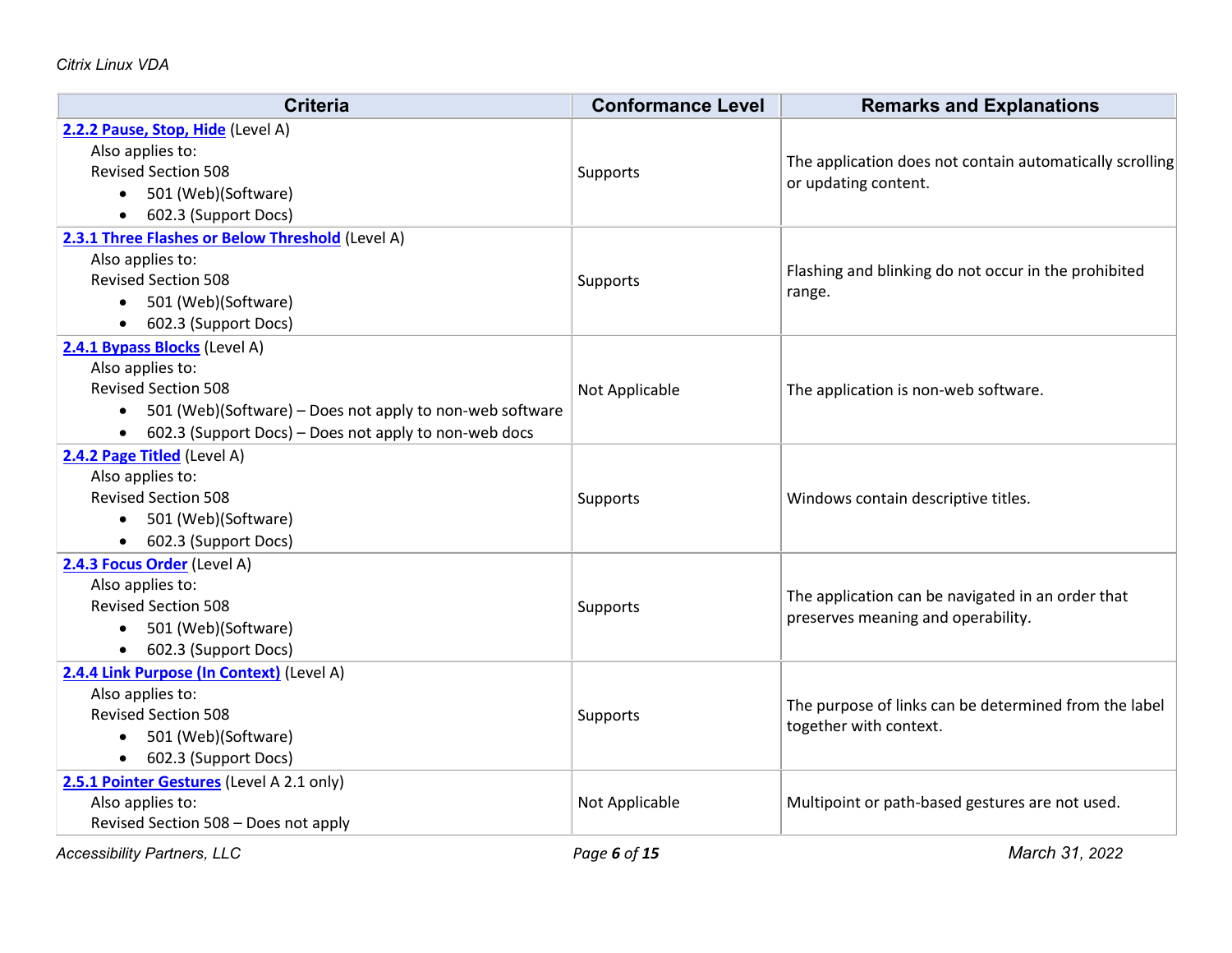| <b>Criteria</b>                               | <b>Conformance Level</b> | <b>Remarks and Explanations</b>                        |
|-----------------------------------------------|--------------------------|--------------------------------------------------------|
| 2.5.2 Pointer Cancellation (Level A 2.1 only) |                          |                                                        |
| Also applies to:                              | Supports                 | Pointer functionality does not contain down-events.    |
| Revised Section 508 - Does not apply          |                          |                                                        |
| 2.5.3 Label in Name (Level A 2.1 only)        |                          | User interface components with labels contain the text |
| Also applies to:                              | Supports                 | that is presented visually.                            |
| Revised Section 508 - Does not apply          |                          |                                                        |
| 2.5.4 Motion Actuation (Level A 2.1 only)     |                          | The application does not contain device or user motion |
| Also applies to:                              | Not Applicable           | functionality.                                         |
| Revised Section 508 - Does not apply          |                          |                                                        |
| 3.1.1 Language of Page (Level A)              |                          |                                                        |
| Also applies to:                              |                          |                                                        |
| <b>Revised Section 508</b>                    | Supports                 | The default human language can be determined.          |
| 501 (Web)(Software)<br>$\bullet$              |                          |                                                        |
| 602.3 (Support Docs)<br>$\bullet$             |                          |                                                        |
| 3.2.1 On Focus (Level A)                      |                          |                                                        |
| Also applies to:                              |                          | Putting focus on components does not initiate a change |
| <b>Revised Section 508</b>                    | Supports                 | of context.                                            |
| 501 (Web)(Software)<br>$\bullet$              |                          |                                                        |
| 602.3 (Support Docs)                          |                          |                                                        |
| 3.2.2 On Input (Level A)                      |                          |                                                        |
| Also applies to:                              |                          | Changing the setting of user interface components      |
| <b>Revised Section 508</b>                    | Supports                 | does not automatically cause a change of context.      |
| 501 (Web)(Software)<br>$\bullet$              |                          |                                                        |
| 602.3 (Support Docs)<br>$\bullet$             |                          |                                                        |
| <b>3.3.1 Error Identification (Level A)</b>   |                          |                                                        |
| Also applies to:                              |                          | Input errors are identified and error messages are     |
| <b>Revised Section 508</b>                    | Supports                 | displayed.                                             |
| 501 (Web)(Software)                           |                          |                                                        |
| 602.3 (Support Docs)<br>$\bullet$             |                          |                                                        |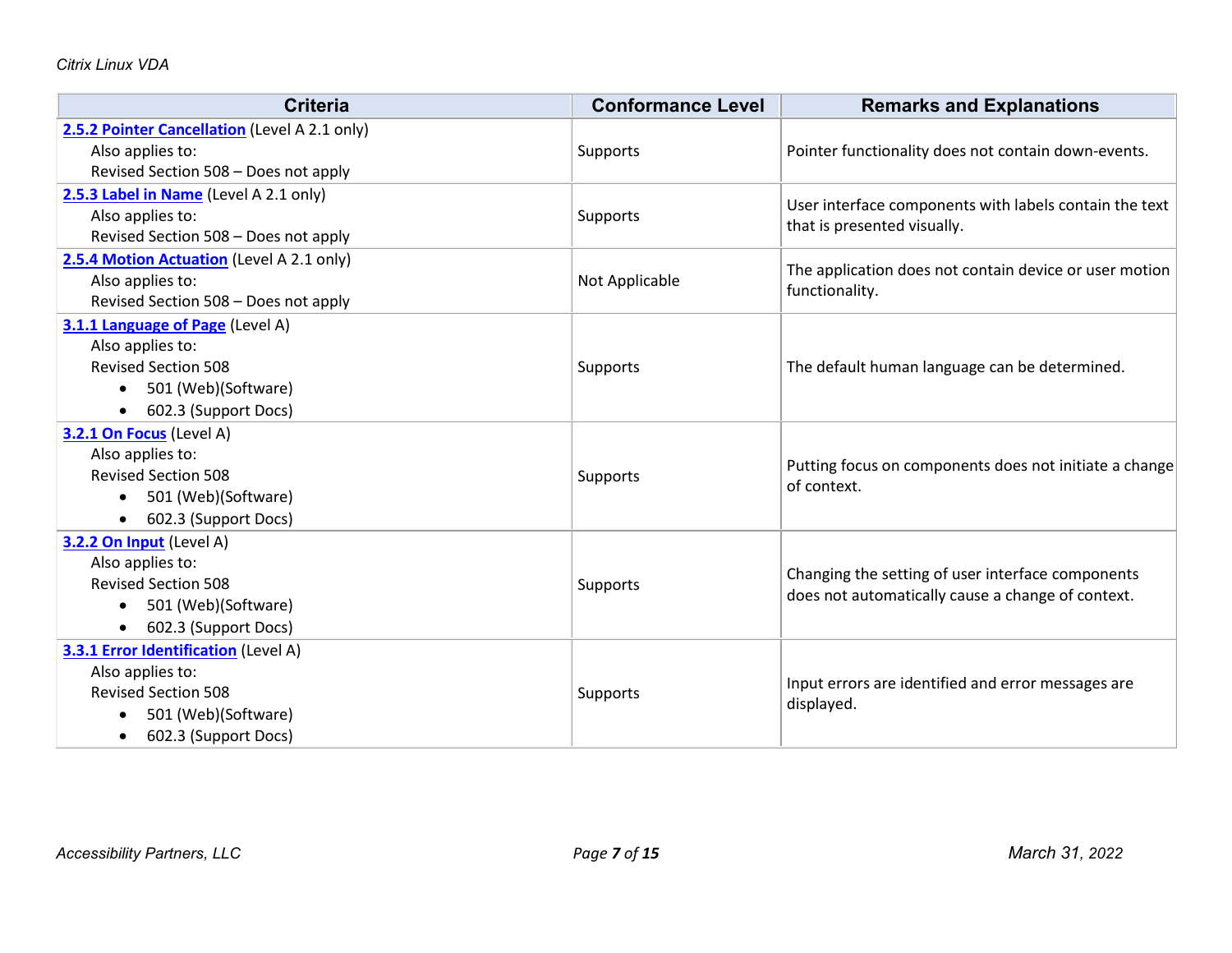| <b>Criteria</b>                               | <b>Conformance Level</b> | <b>Remarks and Explanations</b>                                                               |
|-----------------------------------------------|--------------------------|-----------------------------------------------------------------------------------------------|
| <b>3.3.2 Labels or Instructions (Level A)</b> |                          |                                                                                               |
| Also applies to:                              |                          |                                                                                               |
| <b>Revised Section 508</b>                    | Supports                 | Labels are provided for input fields.                                                         |
| 501 (Web)(Software)<br>$\bullet$              |                          |                                                                                               |
| 602.3 (Support Docs)<br>$\bullet$             |                          |                                                                                               |
| 4.1.1 Parsing (Level A)                       |                          |                                                                                               |
| Also applies to:                              |                          |                                                                                               |
| <b>Revised Section 508</b>                    | Not Applicable           | The software compiles and runs.                                                               |
| 501 (Web)(Software)<br>$\bullet$              |                          |                                                                                               |
| 602.3 (Support Docs)<br>$\bullet$             |                          |                                                                                               |
| 4.1.2 Name, Role, Value (Level A)             |                          |                                                                                               |
| Also applies to:                              |                          |                                                                                               |
| <b>Revised Section 508</b>                    | Supports                 | The application provides name, role, state, and value<br>information to assistive technology. |
| 501 (Web)(Software)<br>$\bullet$              |                          |                                                                                               |
| 602.3 (Support Docs)                          |                          |                                                                                               |

# **Table 2: Success Criteria, Level AA**

| <b>Criteria</b>                                  | <b>Conformance Level</b> | <b>Remarks and Explanations</b>                       |
|--------------------------------------------------|--------------------------|-------------------------------------------------------|
| 1.2.4 Captions (Live) (Level AA)                 |                          |                                                       |
| Also applies to:                                 |                          |                                                       |
| <b>Revised Section 508</b>                       | Not Applicable           | No time-based media present.                          |
| 501 (Web)(Software)<br>$\bullet$                 |                          |                                                       |
| 602.3 (Support Docs)<br>$\bullet$                |                          |                                                       |
| 1.2.5 Audio Description (Prerecorded) (Level AA) |                          |                                                       |
| Also applies to:                                 |                          |                                                       |
| <b>Revised Section 508</b>                       | Not Applicable           | No time-based media present.                          |
| 501 (Web)(Software)<br>$\bullet$                 |                          |                                                       |
| 602.3 (Support Docs)<br>$\bullet$                |                          |                                                       |
| 1.3.4 Orientation (Level AA 2.1 only)            |                          |                                                       |
| Also applies to:                                 | Supports                 | The application supports the system-level orientation |
| Revised Section 508 - Does not apply             |                          | setting.                                              |
| <b>Accessibility Partners, LLC</b>               | Page 8 of 15             | March 31, 2022                                        |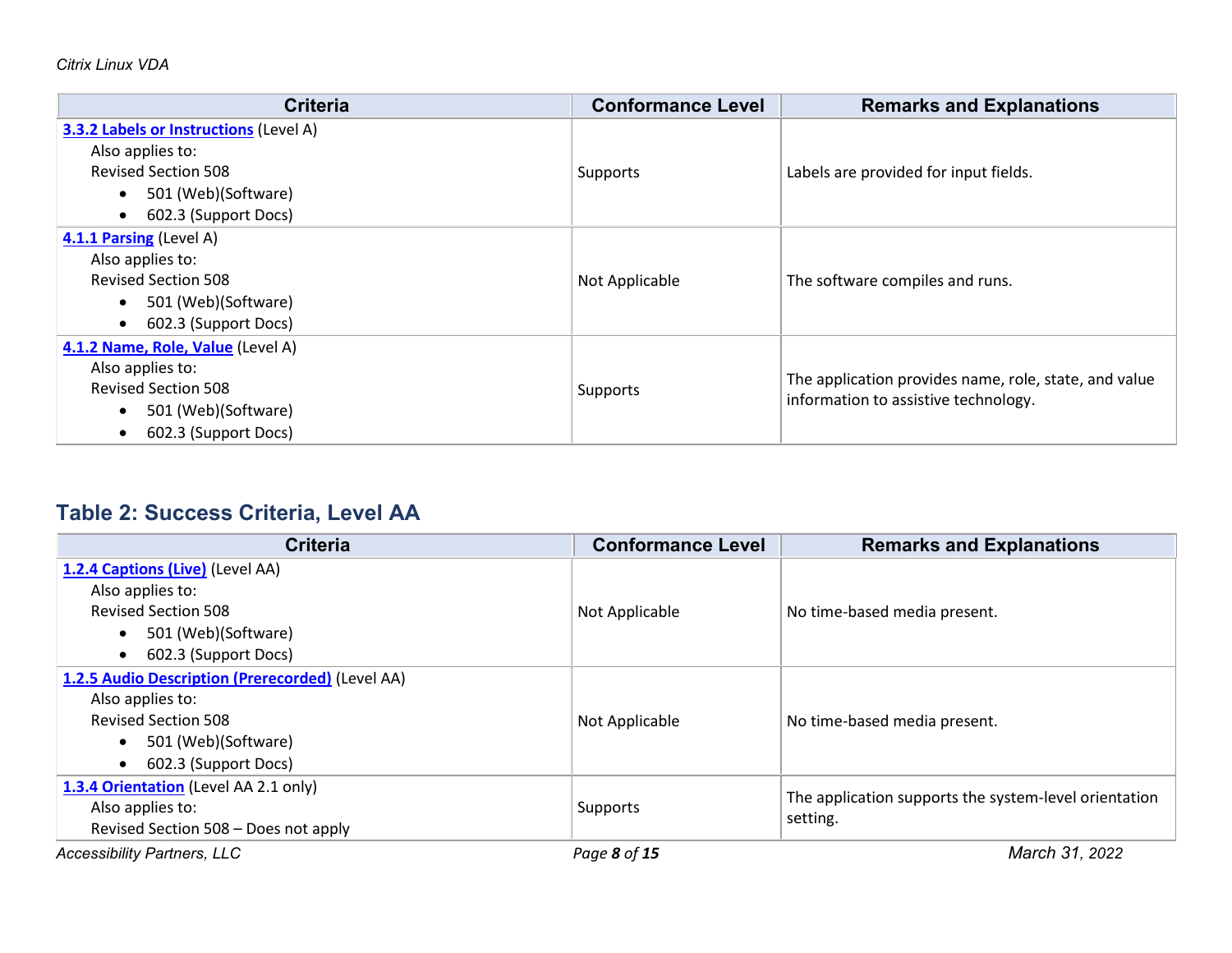| <b>Criteria</b>                                      | <b>Conformance Level</b> | <b>Remarks and Explanations</b>                     |
|------------------------------------------------------|--------------------------|-----------------------------------------------------|
| 1.3.5 Identify Input Purpose (Level AA 2.1 only)     |                          |                                                     |
| Also applies to:                                     | Not Applicable           | User personal information is not requested.         |
| Revised Section 508 - Does not apply                 |                          |                                                     |
| 1.4.3 Contrast (Minimum) (Level AA)                  |                          |                                                     |
| Also applies to:                                     |                          |                                                     |
| <b>Revised Section 508</b>                           | Supports                 | The application meets the required contrast ratio.  |
| 501 (Web)(Software)<br>$\bullet$                     |                          |                                                     |
| 602.3 (Support Docs)                                 |                          |                                                     |
| 1.4.4 Resize text (Level AA)                         |                          |                                                     |
| Also applies to:                                     |                          | Text can be resized without loss of content or      |
| <b>Revised Section 508</b>                           | Supports                 | functionality.                                      |
| 501 (Web)(Software)<br>$\bullet$                     |                          |                                                     |
| 602.3 (Support Docs)                                 |                          |                                                     |
| 1.4.5 Images of Text (Level AA)                      |                          |                                                     |
| Also applies to:                                     |                          |                                                     |
| <b>Revised Section 508</b>                           | Supports                 | Images of text are not used.                        |
| 501 (Web)(Software)<br>$\bullet$                     |                          |                                                     |
| 602.3 (Support Docs)<br>$\bullet$                    |                          |                                                     |
| 1.4.10 Reflow (Level AA 2.1 only)                    |                          | Software application does not allow for the user to |
| Also applies to:                                     | Not Applicable           | adjust text to specific levels.                     |
| Revised Section 508 - Does not apply                 |                          |                                                     |
| 1.4.11 Non-text Contrast (Level AA 2.1 only)         |                          | User interface elements meet the minimum contrast   |
| Also applies to:                                     | Supports                 | ratio of 3:1.                                       |
| Revised Section 508 - Does not apply                 |                          |                                                     |
| 1.4.12 Text Spacing (Level AA 2.1 only)              |                          | Software application does not allow for the user to |
| Also applies to:                                     | Not Applicable           | adjust text to specific levels.                     |
| Revised Section 508 - Does not apply                 |                          |                                                     |
| 1.4.13 Content on Hover or Focus (Level AA 2.1 only) |                          | Hover content (e.g., tooltips) does not allow for   |
| Also applies to:                                     | Does Not Support         | dismissal or hovering of the popup content.         |
| Revised Section 508 - Does not apply                 |                          |                                                     |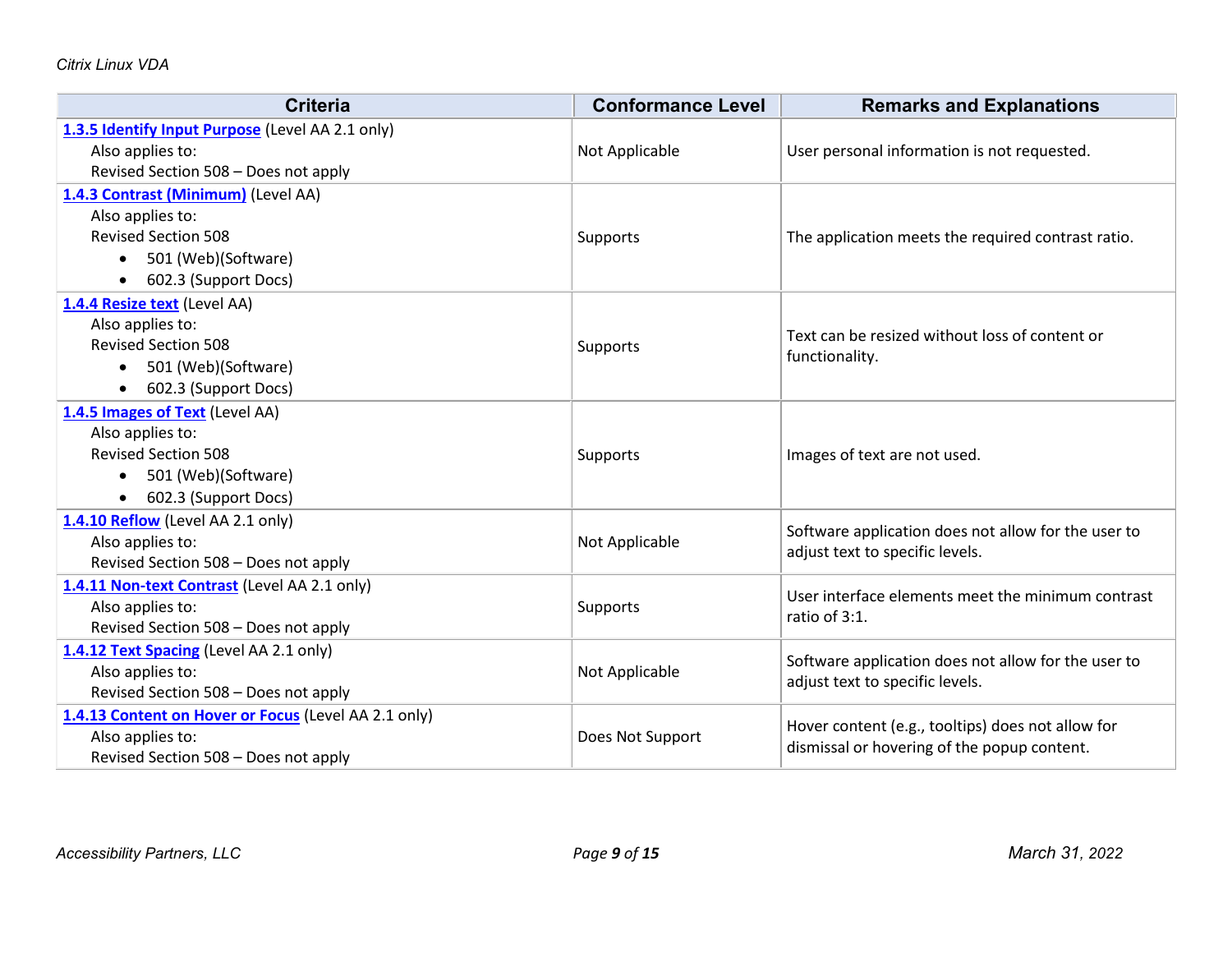| <b>Criteria</b>                                                       | <b>Conformance Level</b> | <b>Remarks and Explanations</b>                    |
|-----------------------------------------------------------------------|--------------------------|----------------------------------------------------|
| 2.4.5 Multiple Ways (Level AA)                                        |                          |                                                    |
| Also applies to:                                                      |                          |                                                    |
| <b>Revised Section 508</b>                                            | Not Applicable           | The application is non-web software.               |
| 501 (Web)(Software) - Does not apply to non-web software              |                          |                                                    |
| 602.3 (Support Docs) - Does not apply to non-web docs<br>$\bullet$    |                          |                                                    |
| 2.4.6 Headings and Labels (Level AA)                                  |                          |                                                    |
| Also applies to:                                                      |                          |                                                    |
| <b>Revised Section 508</b>                                            | Supports                 | Headings and labels describe topic or purpose.     |
| 501 (Web)(Software)                                                   |                          |                                                    |
| 602.3 (Support Docs)<br>$\bullet$                                     |                          |                                                    |
| 2.4.7 Focus Visible (Level AA)                                        |                          |                                                    |
| Also applies to:                                                      |                          |                                                    |
| <b>Revised Section 508</b>                                            | Supports                 | Focus is well defined when it lands on a control.  |
| 501 (Web)(Software)                                                   |                          |                                                    |
| 602.3 (Support Docs)<br>$\bullet$                                     |                          |                                                    |
| 3.1.2 Language of Parts (Level AA)                                    |                          |                                                    |
| Also applies to:                                                      |                          | The default human language can be programmatically |
| <b>Revised Section 508</b>                                            | Supports                 | determined.                                        |
| 501 (Web)(Software)                                                   |                          |                                                    |
| 602.3 (Support Docs)<br>$\bullet$                                     |                          |                                                    |
| <b>3.2.3 Consistent Navigation (Level AA)</b>                         |                          |                                                    |
| Also applies to:                                                      |                          | Consistent navigation occurs throughout the        |
| <b>Revised Section 508</b>                                            | Supports                 | application.                                       |
| 501 (Web)(Software) - Does not apply to non-web software<br>$\bullet$ |                          |                                                    |
| 602.3 (Support Docs) - Does not apply to non-web docs<br>$\bullet$    |                          |                                                    |
| <b>3.2.4 Consistent Identification (Level AA)</b>                     |                          |                                                    |
| Also applies to:                                                      |                          | Consistent identification occurs throughout the    |
| <b>Revised Section 508</b>                                            | Supports                 | application.                                       |
| 501 (Web)(Software) – Does not apply to non-web software<br>$\bullet$ |                          |                                                    |
| 602.3 (Support Docs) – Does not apply to non-web docs<br>$\bullet$    |                          |                                                    |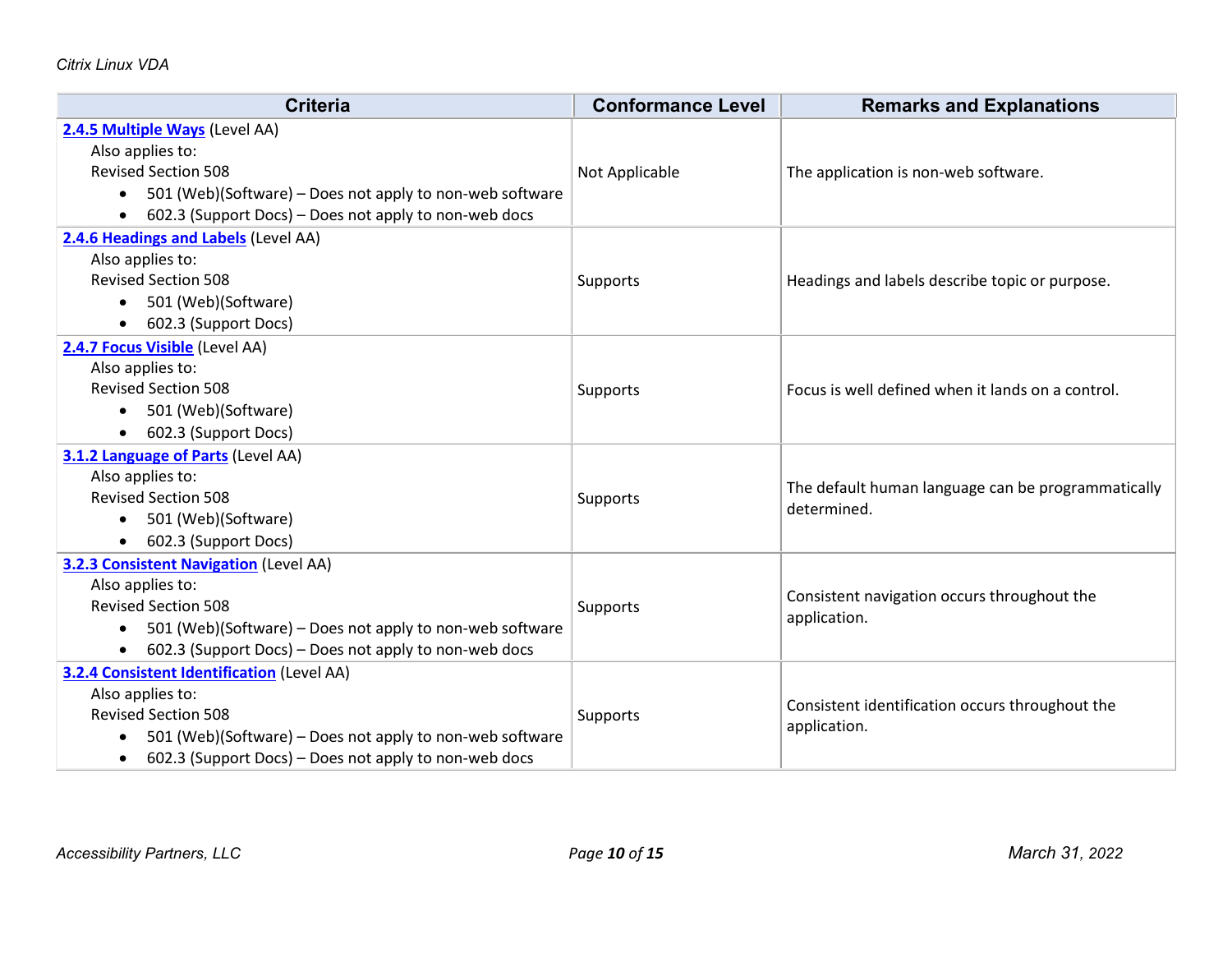| <b>Criteria</b>                                            | <b>Conformance Level</b> | <b>Remarks and Explanations</b>                     |
|------------------------------------------------------------|--------------------------|-----------------------------------------------------|
| <b>3.3.3 Error Suggestion (Level AA)</b>                   |                          |                                                     |
| Also applies to:                                           |                          | Input errors are identified, and error messages are |
| <b>Revised Section 508</b>                                 | Supports                 | displayed.                                          |
| 501 (Web)(Software)                                        |                          |                                                     |
| 602.3 (Support Docs)                                       |                          |                                                     |
| 3.3.4 Error Prevention (Legal, Financial, Data) (Level AA) |                          |                                                     |
| Also applies to:                                           |                          | Application does not cause legal commitments or     |
| <b>Revised Section 508</b>                                 | Not Applicable           | financial transactions to occur for the user.       |
| 501 (Web)(Software)<br>$\bullet$                           |                          |                                                     |
| 602.3 (Support Docs)                                       |                          |                                                     |
| 4.1.3 Status Messages (Level AA 2.1 only)                  |                          |                                                     |
| Also applies to:                                           | Not Applicable           | Status messages are not used.                       |
| Revised Section 508 - Does not apply                       |                          |                                                     |

### **Table 3: Success Criteria, Level AAA**

Notes: Product was not tested to WCAG 2.0 AAA level

# **Revised Section 508 Report**

### **Chapter 3: [Functional Performance Criteria](https://www.access-board.gov/guidelines-and-standards/communications-and-it/about-the-ict-refresh/final-rule/text-of-the-standards-and-guidelines#302-functional-performance-criteria) (FPC)**

| <b>Criteria</b>      | <b>Conformance Level</b> | <b>Remarks and Explanations</b>                                                                                                        |
|----------------------|--------------------------|----------------------------------------------------------------------------------------------------------------------------------------|
| 302.1 Without Vision | Supports                 | The application is keyboard operable.<br>The application provides name, role, state, and value<br>information to assistive technology. |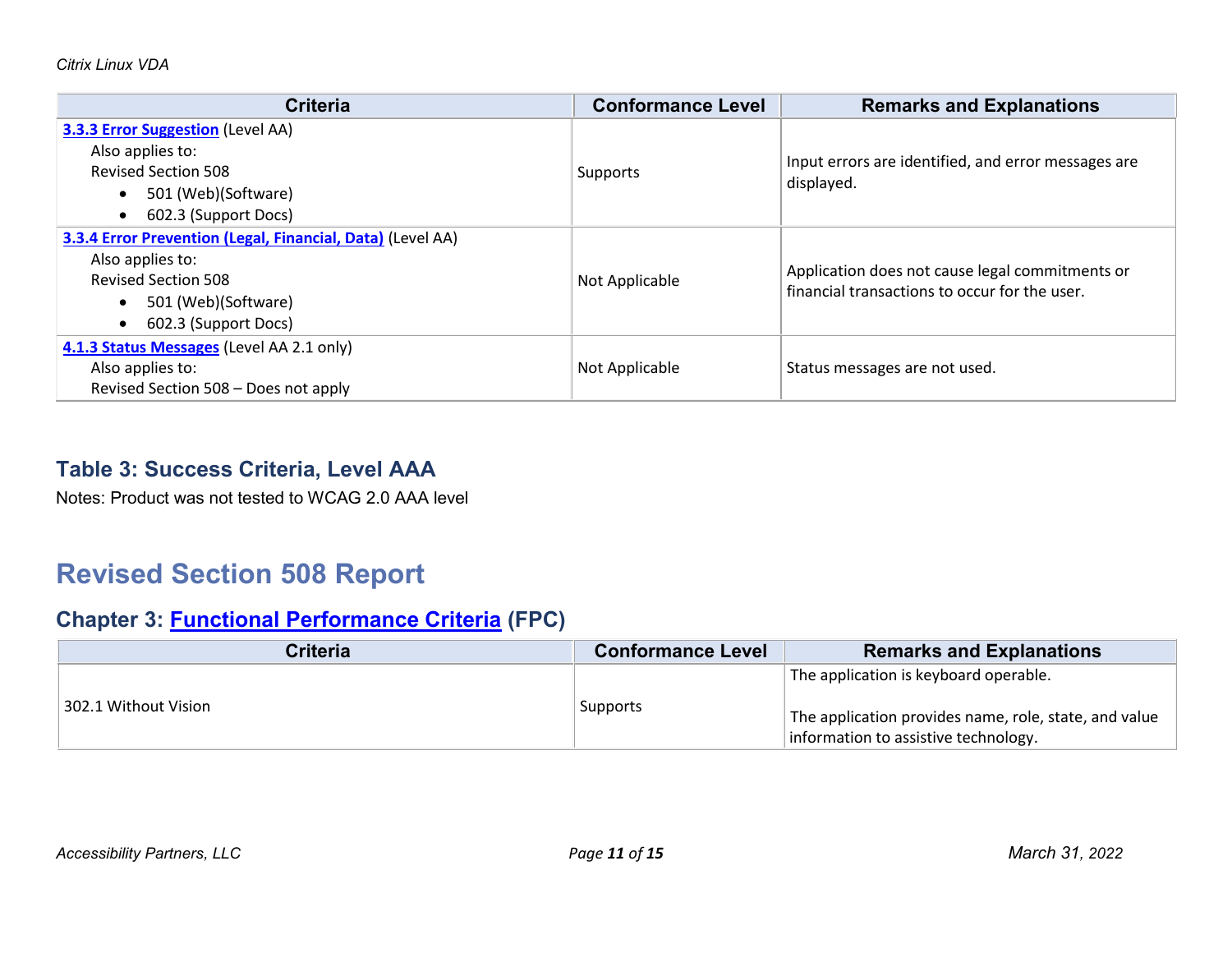| <b>Criteria</b>                                                | <b>Conformance Level</b> | <b>Remarks and Explanations</b>                                                                                                 |
|----------------------------------------------------------------|--------------------------|---------------------------------------------------------------------------------------------------------------------------------|
| 302.2 With Limited Vision                                      | Supports                 | The application is keyboard operable.                                                                                           |
|                                                                |                          | The application provides name, role, state, and value<br>information to assistive technology.                                   |
|                                                                |                          | The application can be used by users with low visual<br>acuity when combined with screen magnification<br>assistive technology. |
| 302.3 Without Perception of Color                              | Supports                 | Color is not used as the sole means of conveying<br>information.                                                                |
| 302.4 Without Hearing                                          | Supports                 | The application does not require user hearing.                                                                                  |
| 302.5 With Limited Hearing                                     | Supports                 | The application does not require user hearing.                                                                                  |
| 302.6 Without Speech                                           | Supports                 | The application does not require user speech.                                                                                   |
| 302.7 With Limited Manipulation                                | Supports                 | The application is keyboard operable.                                                                                           |
| 302.8 With Limited Reach and Strength                          | Supports                 | The application is keyboard operable.                                                                                           |
| 302.9 With Limited Language, Cognitive, and Learning Abilities | Supports                 |                                                                                                                                 |

### **Chapter 4: [Hardware](https://www.access-board.gov/guidelines-and-standards/communications-and-it/about-the-ict-refresh/final-rule/text-of-the-standards-and-guidelines#401-general)**

Notes: This product is not hardware and therefore this section is not applicable to the product.

### **Chapter 5: [Software](https://www.access-board.gov/guidelines-and-standards/communications-and-it/about-the-ict-refresh/final-rule/text-of-the-standards-and-guidelines#501-general)**

| <b>Criteria</b>                                       | <b>Conformance Level</b>            | <b>Remarks and Explanations</b>                                                     |  |
|-------------------------------------------------------|-------------------------------------|-------------------------------------------------------------------------------------|--|
| 501.1 Scope - Incorporation of WCAG 2.0 AA            | See WCAG 2.0 section                | See information in WCAG section                                                     |  |
| <b>502 Interoperability with Assistive Technology</b> | Heading cell - no response required | Heading cell - no response required                                                 |  |
| 502.2.1 User Control of Accessibility Features        | Not Applicable                      | The application is not an operating system<br>(platform software).                  |  |
| 502.2.2 No Disruption of Accessibility Features       | Supports                            | The application does not interfere with operating<br>system accessibility features. |  |
| 502.3 Accessibility Services                          | Heading cell - no response required | Heading cell - no response required                                                 |  |

*Accessibility Partners, LLC Page 12 of 15 March 31, 2022*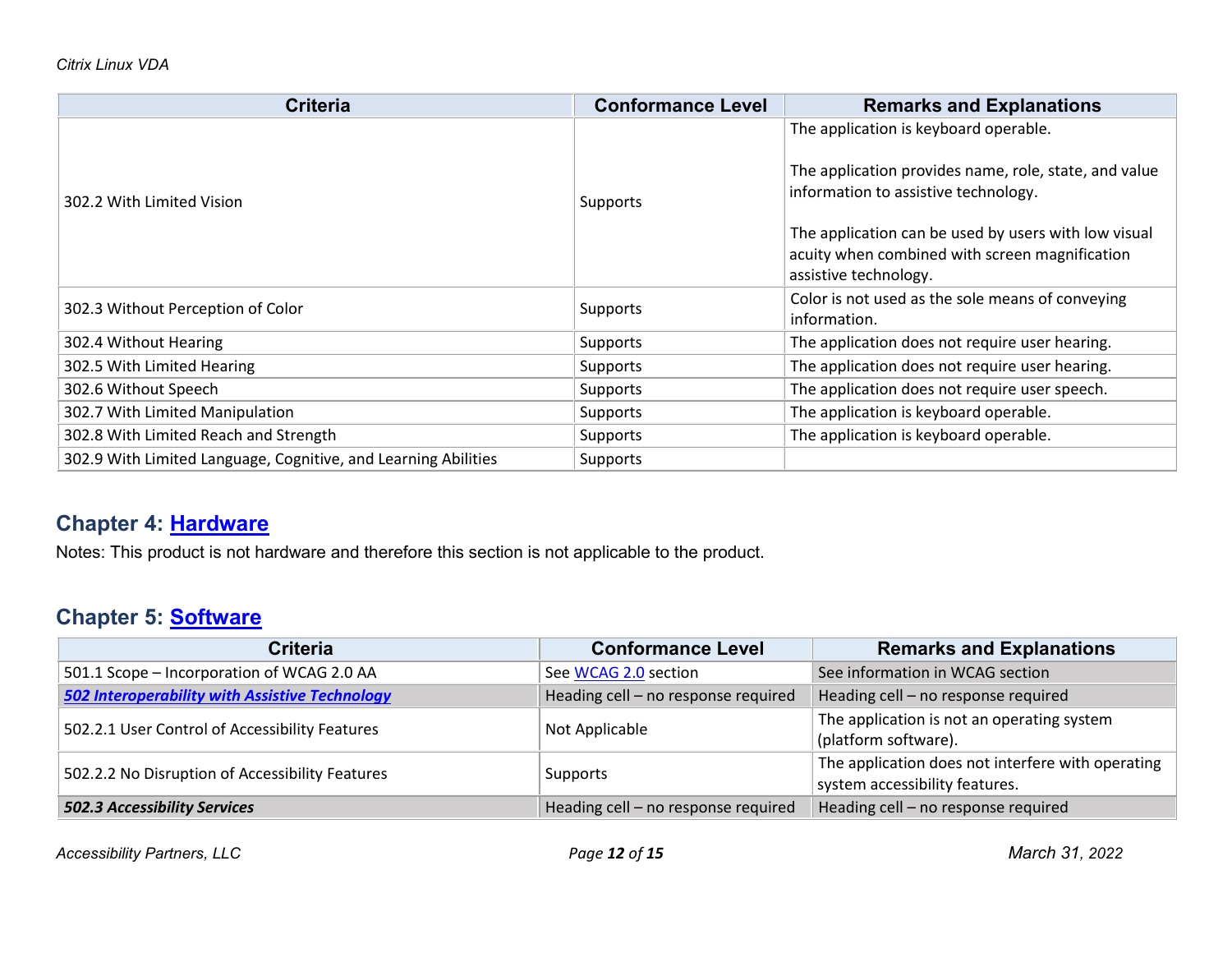| <b>Criteria</b>                            | <b>Conformance Level</b>            | <b>Remarks and Explanations</b>                                                                                     |
|--------------------------------------------|-------------------------------------|---------------------------------------------------------------------------------------------------------------------|
| 502.3.1 Object Information                 | Supports                            | The application provides name, role, state, and<br>value information to assistive technology.                       |
| 502.3.2 Modification of Object Information | Supports                            | The application can be operated by assistive<br>technology. Controls expose state information to<br>screen readers. |
| 502.3.3 Row, Column, and Headers           | Not Applicable                      | Tables are not used.                                                                                                |
| 502.3.4 Values                             | Supports                            | Assistive technology can operate the user interface<br>to determine values.                                         |
| 502.3.5 Modification of Values             | Supports                            | Assistive technology can operate the user interface<br>to set values.                                               |
| 502.3.6 Label Relationships                | Supports                            | The application provides label information to<br>assistive technology.                                              |
| 502.3.7 Hierarchical Relationships         | Supports                            | Parent-child relationships can be determined<br>programmatically.                                                   |
| 502.3.8 Text                               | Supports                            | Assistive technology can operate the user interface<br>to read text.                                                |
| 502.3.9 Modification of Text               | Supports                            | Assistive technology can operate the user interface<br>to modify text.                                              |
| 502.3.10 List of Actions                   | Supports                            | Objects provide their roles, and the actions may be<br>programmatically determined.                                 |
| 502.3.11 Actions on Objects                | Supports                            | Objects provide their roles and the actions may be<br>performed.                                                    |
| 502.3.12 Focus Cursor                      | Not Applicable                      | Edit fields are not used.                                                                                           |
| 502.3.13 Modification of Focus Cursor      | Not Applicable                      | Edit fields are not used.                                                                                           |
| 502.3.14 Event Notification                | Supports                            | Controls provide change in state information to<br>screen readers.                                                  |
| 502.4 Platform Accessibility Features      | Not Applicable                      | The application is not an operating system.                                                                         |
| <b>503 Applications</b>                    | Heading cell - no response required | Heading cell - no response required                                                                                 |
| 503.2 User Preferences                     | Supports                            | Linux High Contrast and Large Text settings are<br>supported.                                                       |
| 503.3 Alternative User Interfaces          | Not Applicable                      | The application does not provide an alternative<br>user interface and is not assistive technology.                  |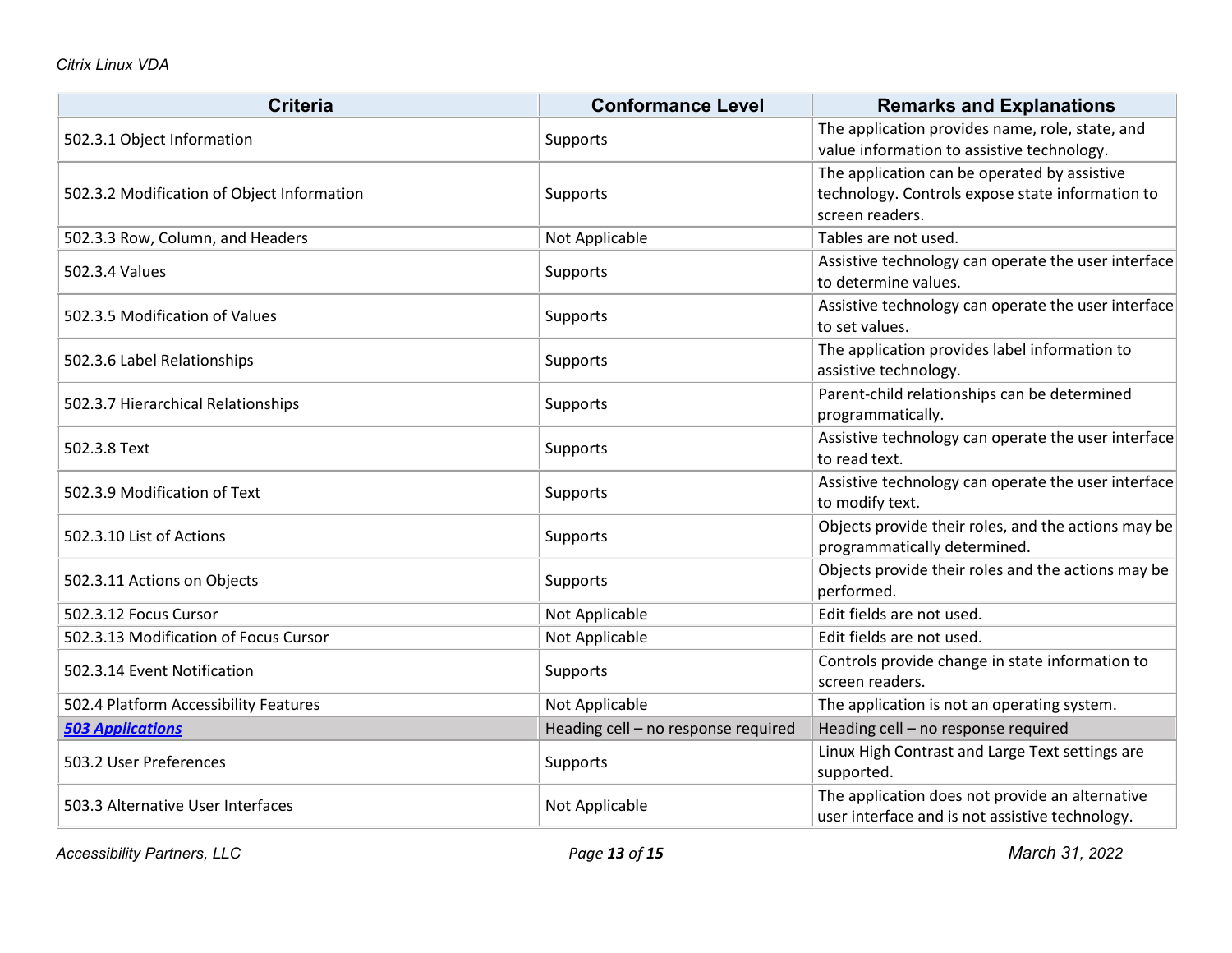| <b>Criteria</b>                                                                               | <b>Conformance Level</b>            | <b>Remarks and Explanations</b>       |
|-----------------------------------------------------------------------------------------------|-------------------------------------|---------------------------------------|
| 503.4 User Controls for Captions and Audio Description                                        | Heading cell - no response required | Heading cell - no response required   |
| 503.4.1 Caption Controls                                                                      | Not Applicable                      | Multimedia is not used.               |
| 503.4.2 Audio Description Controls                                                            | Not Applicable                      | Multimedia is not used.               |
| <b>504 Authoring Tools</b>                                                                    | Heading cell - no response required | Heading cell - no response required   |
| 504.2 Content Creation or Editing (if not authoring tool, enter "not<br>applicable")          | See WCAG 2.0 section                | See information in WCAG section       |
| 504.2.1 Preservation of Information Provided for Accessibility in<br><b>Format Conversion</b> | Not Applicable                      | Application is not an Authoring Tool. |
| 504.2.2 PDF Export                                                                            | Not Applicable                      | Application is not an Authoring Tool. |
| 504.3 Prompts                                                                                 | Not Applicable                      | Application is not an Authoring Tool. |
| 504.4 Templates                                                                               | Not Applicable                      | Application is not an Authoring Tool. |

## **Chapter 6: [Support Documentation and Services](https://www.access-board.gov/guidelines-and-standards/communications-and-it/about-the-ict-refresh/final-rule/text-of-the-standards-and-guidelines#601-general)**

| <b>Criteria</b>                                | <b>Conformance Level</b>            | <b>Remarks and Explanations</b>                                     |
|------------------------------------------------|-------------------------------------|---------------------------------------------------------------------|
| 601.1 Scope                                    | Heading cell - no response required | Heading cell - no response required                                 |
| <b>602 Support Documentation</b>               | Heading cell - no response required | Heading cell - no response required                                 |
| 602.2 Accessibility and Compatibility Features | Supports                            | The documentation is in electronic format and can be converted to   |
|                                                |                                     | other formats.                                                      |
| 602.3 Electronic Support Documentation         | See WCAG 2.0 section                | See information in WCAG section                                     |
| 602.4 Alternate Formats for Non-Electronic     | Supports                            | The documentation is in electronic format and can be converted to   |
| <b>Support Documentation</b>                   |                                     | other formats.                                                      |
| <b>603 Support Services</b>                    | Heading cell - no response required | Heading cell - no response required                                 |
| 603.2 Information on Accessibility and         |                                     | The application does not provide documentation on accessibility and |
| <b>Compatibility Features</b>                  | Supports                            | compatibility features.                                             |
| 603.3 Accommodation of Communication Needs     | Supports                            | Support services accommodate end users with disabilities.           |